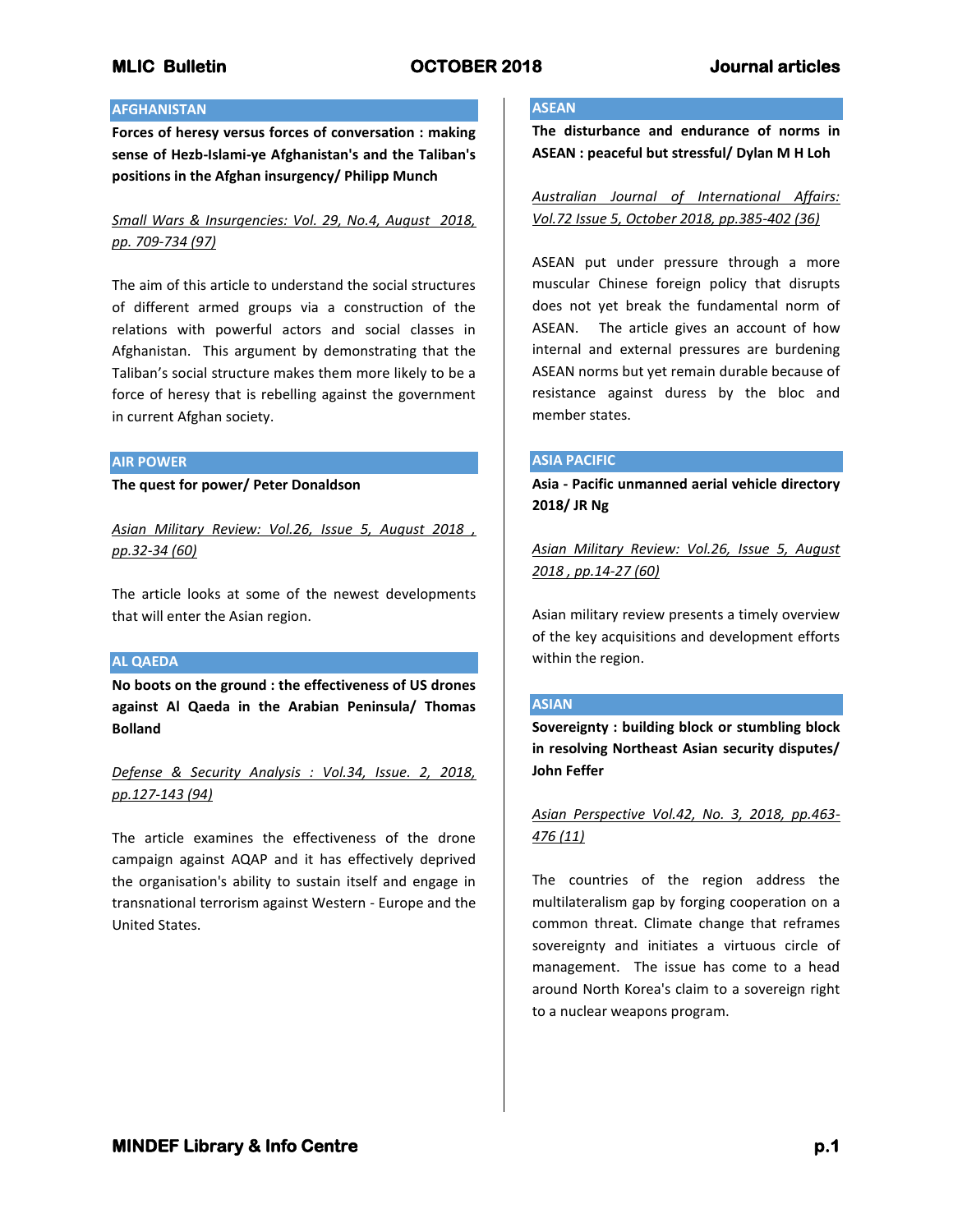## **ASIAN**

**Not-so-new silk roads : Japan's foreign policies on Asian connectivity infrastructure under the radar/ Nikolay Murashkin**

# *Australian Journal of International Affairs: Vol.72 Issue 5, October 2018, pp.455-472 (36)*

This article demonstrated that Japan played a long established role in connectivity infrastructure not only in wider Asia but also the new Silk Road in particular. Japan's infrastructural policies have major implications for the regional order in Asia.

### **CAMBODIA**

**A Cambodian fusion of personality, party, and the state/ Kosal Path**

### *Current History: September 2018, pp.215-221 (20)*

The article highlights long term changes in the regional and international political environments have favored Cambodian's ruling party. The Association of Southeast Asian Nations (ASEAN) has turned into an authoritarians club with members including the communist party in Vietnam, a military junta in Thailand, Myanmar, Philippines and Singapore.

## **CHINA**

## **Kaiser Xi Jinping/ John H Maurer**

*The National Interest : September - October 2018, No 157, pp.28-35*

The article highlights on will china's political leaders give the green light to aggressive military action in the hope of quick victory?

# **CHINA**

**Determinants of environmental public participation in China : an aggregate level study based on political opportunity theory and post materialist values theory/ Xiaojie Zhang**

# *Policy Studies : Vol 39, No 5, September 2018, pp.498-514*

The objective of this study is to identify the determinants of environmental public participation across political jurisdictions in China by integrating political opportunity theory and post-materialist values theory.

## **The algorithms of August / Michael C Horowitz**

## *Foreign Policy: Fall 2018, pp.30-32 (66)*

The article discusses on A1 arms race. Military history suggests that those applications of A1 with the greatest relevance for fighting and winning wars. Some A1 applications such as operational planning for a complex battlefield or algorithms designed to coordinate swarms of planes or boats trying to attack an enemy target.

# **Escalation through entanglement / Jemes M Acton**

# *International Security : Vol 43, No 1, Summer 2018, pp.56-99 (68)*

The article highlights how the vulnerability of command and control systems raise the risks of an inadvertent nuclear war. A key challenge in managing the escalation risks is that attacks on an opponent's nuclear forces or their C31 capabilities might not be deliberate.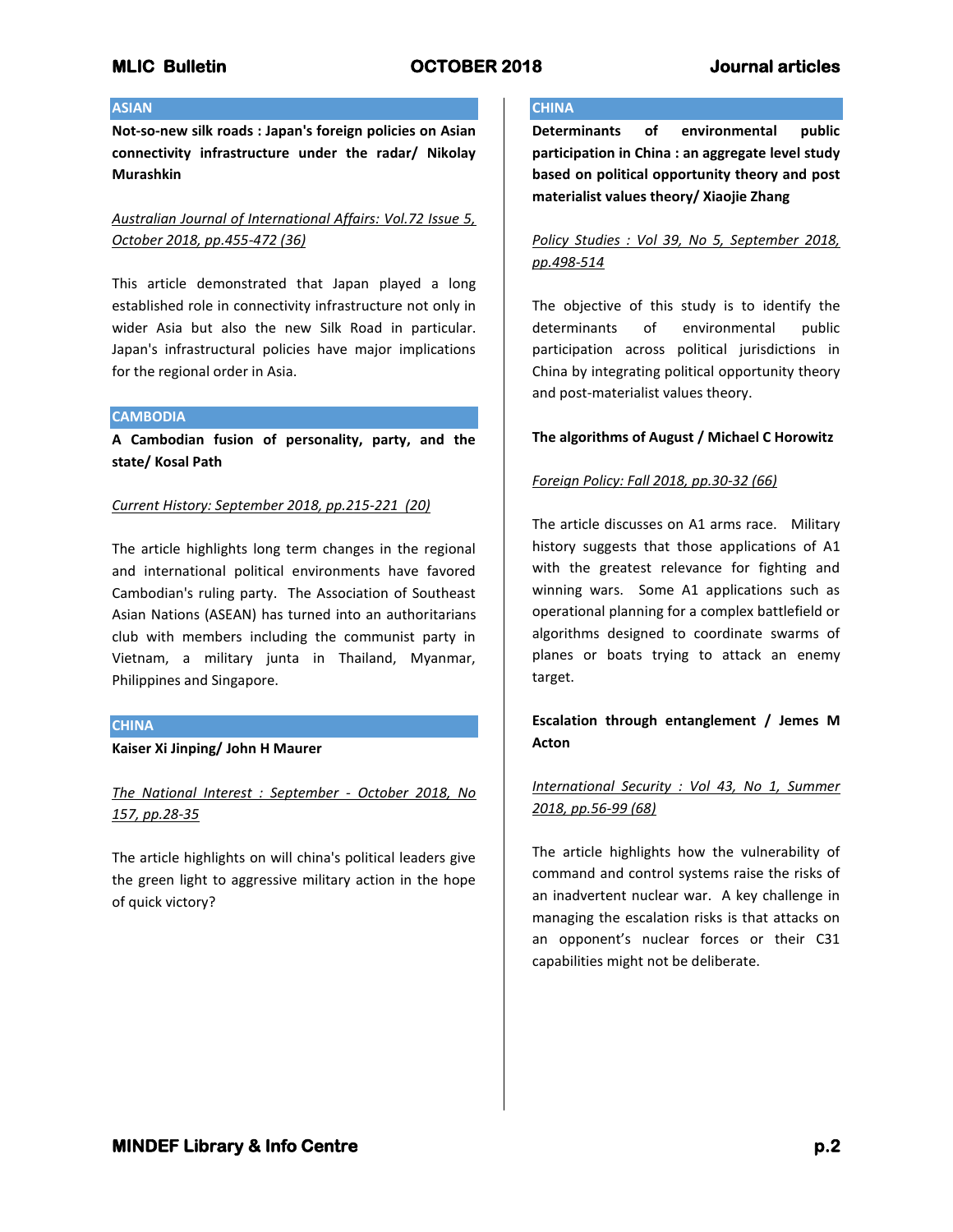## **CHINA**

**Strategic partnership or alliance? : Sino-Russian relations from a constructivist perspective/ Ying Liu**

### *Asian Perspective Vol.42, No. 3, 2018, pp.333-354 (11)*

The article highlights the constructivist approach to defining identities in world politics and analyze the different ways China and Russia deal with disputes with other countries. It describes the China - Russia strategic partnership review the debates on the possibility of a Sino-Russian alliance.

# **The Sino-Russian partnership and the East asian order/ Elizabeth Wishnick**

#### *Asian Perspective Vol.42, No. 3, 2018, pp.355-386 (11)*

The article examines how China and Russia manage their relations in East Asia and the impact of their approach to great power management on the creation of East Asian order. Sino-Russian great power management involves rule making, a distinctive approach to crisis management and overlapping policy approaches toward countries such as Burma and the Philippines.

# **China-Russia relations in times of crisis : a neoclassical realist explanation/ Aleexander Korolev**

### *Asian Perspective Vol.42, No. 3, 2018, pp.411-437 (11)*

The assessment demonstrates that the observed behaviour pattern is an outcome of causal forces of different levels simultaneously pushing in different directions. The most salient issues in this regard have happened in Russia's and China's areas of strategic interest.

#### **CHINA**

**Reverse engineering goldwater-nichols : China's joint force reforms/ Shane A Smith**

*FQ : Joint Force Quarterly : 3rd Quarter 2018, Issue 90, pp.68-77 (79*)

This article examines the progress of PLA developments toward a more modern, joint military capable of significant operations within the People's Republic of China (PRC) as well as more in the direction of expeditionary force.

## **CYBER**

**Cyber insurance for heterogeneous wireless networks/ Xiao Lu**

# *IEEE Communications Magazine : Vol 56, No 6, June 2018. pp.21-27 (147)*

This article introduces the concept of cyber insurance to transfer the cyber risks in HWNs to a third party insurer. A review of the enabling technologies for HWNs and their vulnerability to cyber risks is presented.

# **Army cyber quest exercise informs cyber system requirements and capabilities**

# *JED Journal of Electronic Defence : Vol 41, No 8, August 2018, pp.15-17 (70)*

The major objectives of the cyber quest initiative is to identify mature cyberspace and electromagnetic technology options that can support common user defined operational pictures providing commanders holistic view of the GEM environment tailorable to both echelon and user.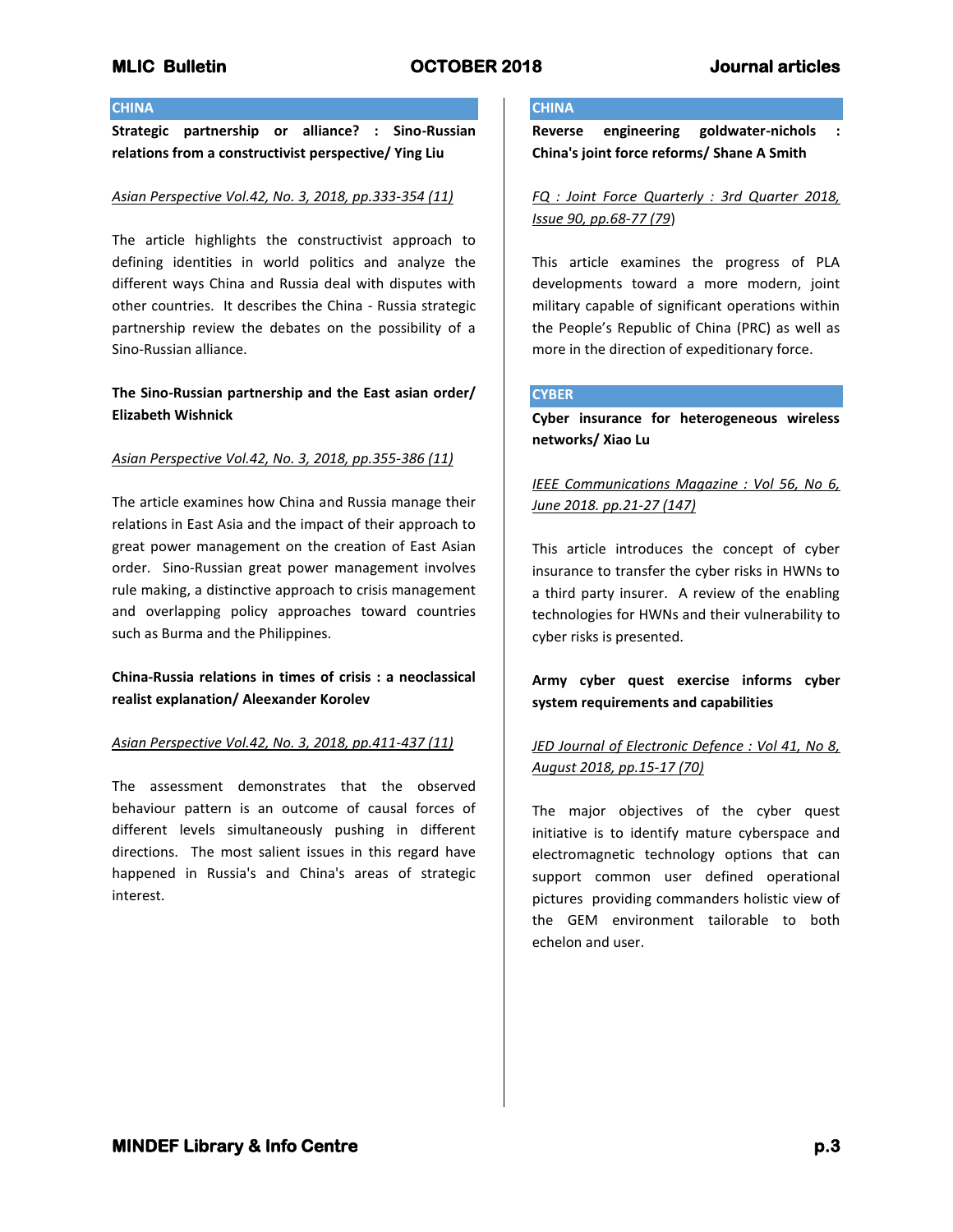## **CYBER**

**Secure insight NIS do your security system comply with the latest cybersecurity directive?/ Steven Kenny**

## *Professional Security : Vol, 28/10, October 2018, p.59 (91)*

The NIS directive is the first piece of EU wide legislation designed to boost the overall level of cybersecurity across member states.

# **Cyber as an enabler of terrorism financing now and in the future/ Paul Caroll**

*The Journal of Policing, Intelligence and Counter Terrorism: Vol 13, No.3, October 2018, pp.285-300*

A critical analysis of an incremental use of cyber in the rising and transfer of terrorism finance compared against traditional terrorism finance practices already in place.

# **All but quite on the US front : second fleet, cyber command and US space force?/ Tomas Chlebecek**

## *Military Technology: Vol. XLIII, Issue 9, 2018, p.6 (38)*

The article highlights the elevation of cyber command (CYBERCOM). The importance of cyber warfare has been growing exponentially for over two decades. An independent operational domain as all forms of warfare possess a cyber element. It combines a national military command with a global intelligence service comprised of two entitles the national security agency (NSA), and central security service).

## **The great cyber game**

# *New Zealand International Review: Vol 43, No 5, September/October 2018, pp.6-9 (82)*

The paper discusses North Korea's cyber strategy in the 21st century. North Korean intelligence and security services collect political, military economic and technical information through open source, human intelligence, cyber and signals intelligence capabilities.

## **CYBER**

**Fight tonight in the cyber domain/ Marine Forces Reserve G-9 Staff**

*Marine Corps Gazette: Vol.102, No.10, October 2018, pp.19-21 (71)*

The article highlights new capabilities and added capacity in the cyber domain. The marine corps should address tactical cyber vulnerabilities to end leverage cybersecurity talent found in the reserve component (RC) to provide new capabilities and added capacity to total cyber force.

**Maneuver warfare in cyberspace : a battlespace approach/ Brian R Raike**

*Marine Corps Gazette: Vol.102, No.10, October 2018, pp.42-45 (71)*

The article addresses the cyberspace operations require coordination, cooperation and a comprehensive approach to achieve common objectives.

**Explaining Taiwan's cybersecurity policy prior to 2016 : effects of norms and identities/ Hon Min Yau**

# *Issues and Studies: Vol 54, No 2, June 2018, pp.1850004-(1)1850004-30 (34)*

The analysis enables to understand through the case of Taiwan, how politics trumps both technical decisions and the overall direction of technology.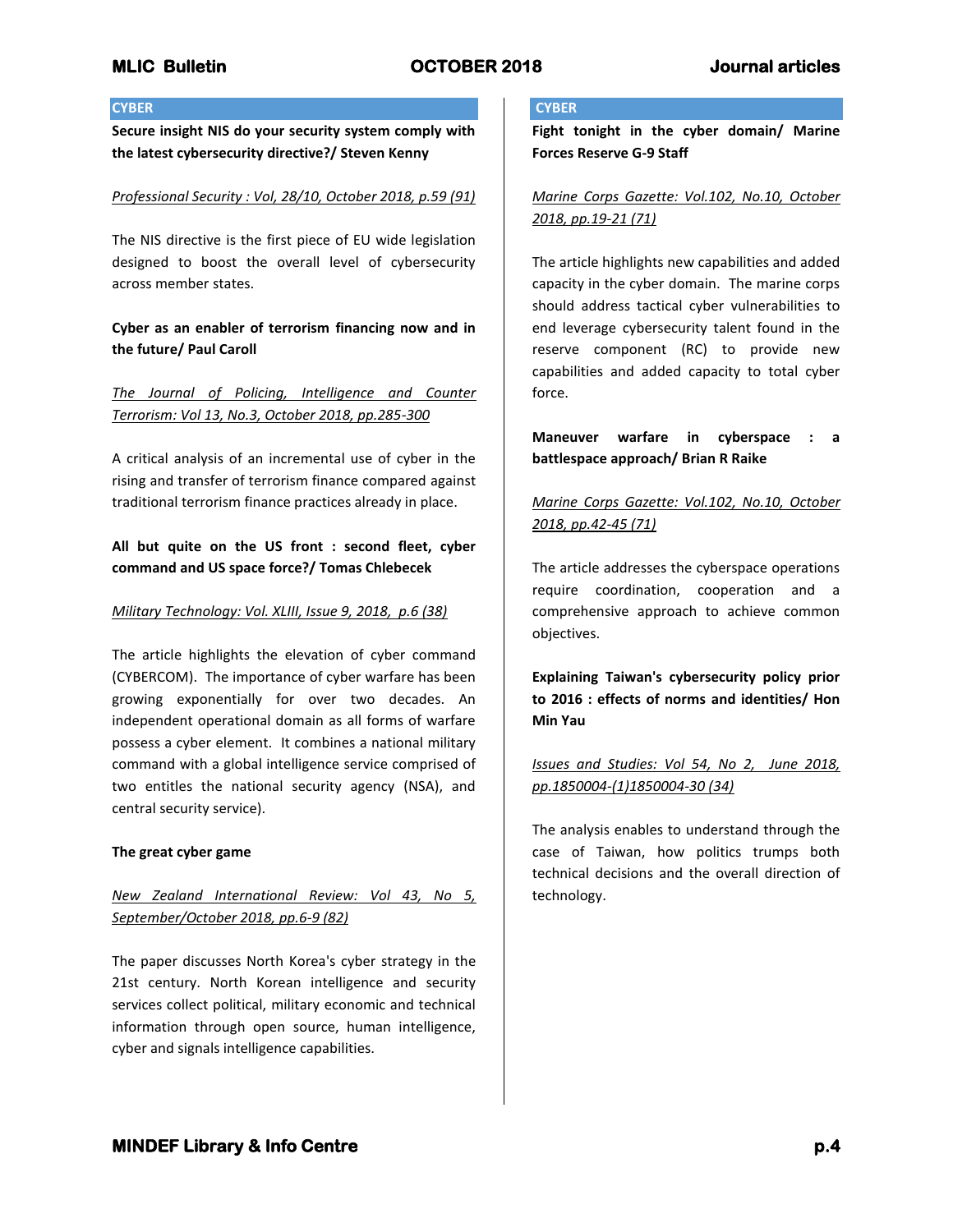## **DEFENCE STUDIES**

**The role of ideas in defence planning : revisiting the revolution in military affairs/ Benjamin M Jensen**

# *Defence Studies: Vol 18, No. 3, September 2018, pp. 302- 317 (105)*

This paper explored the extent to which a programmatic actor model, a policy analysis heuristic developed to account for policy change in stable institutional settings can be applied to the US defense sector. The exploration does highlight is the central role of ideas in defense planning.

## **DISASTER**

**Control or rescue at sea? Aims and limits of border surveillance technologies in the Mediterranean sea/ Gabrielsen Jumbert**

## *Disasters: Vol.42, No.3, July 2018, pp.674-696 (23)*

This paper addresses a specific subset of the question of dual application, namely the extent to which the same surveillance technologies are used for humanitarian and security purposes both to provide protection from and to migrants at sea.

**Digital disparities and vulnerability : mobile phone use, information behaviour, and disaster preparedness in Southeast Asia/ Chih Hui Lai**

## *Disasters: Vol.42, No.3, July 2018, pp.734-760 (23)*

This paper presents an empirical and theoretical endeavour to address the issues of environmental, individual and social determinants of disaster preparedness.

## **DISASTER**

**The role of Confucianism in South Korea's emergency management system/ Kyoo-Man Ha**

# *Disasters: Vol.42, No.3, July 2018, pp.804-822 (23)*

This study examines how Confucianism has influenced and will continue to shape the Korean emergency management system. The Confucian approach is considered to be double faced as many Koreans have facilitated the positive and negative aspects of the system.

**Disaster risk reduction amidst armed conflict : informal institutions, rebel groups and wartime political orders/ Colin Walch**

# *Disasters: Vol.42, Supplement 2, October 2018, pp.240-264 (23)*

The paper attempts to clarify the type of wartime political orders and provide new tools to implement better informed DRR strategies. This study has proposed a typology of three wartime political orders rebel stability, informal stability and fragmented landscape.

**Divided disasters : examining the impacts of the conflict-disaster nexus for distanced crises in the Philippines/ Jessica Field**

# *Disasters: Vol.42, Supplement 2, October 2018, pp.265-286 (23)*

This article has examined the key ideological norms of the dominant humanitarian system that inform decisions regarding where to direct resources in the event of multiple simultaneous crises.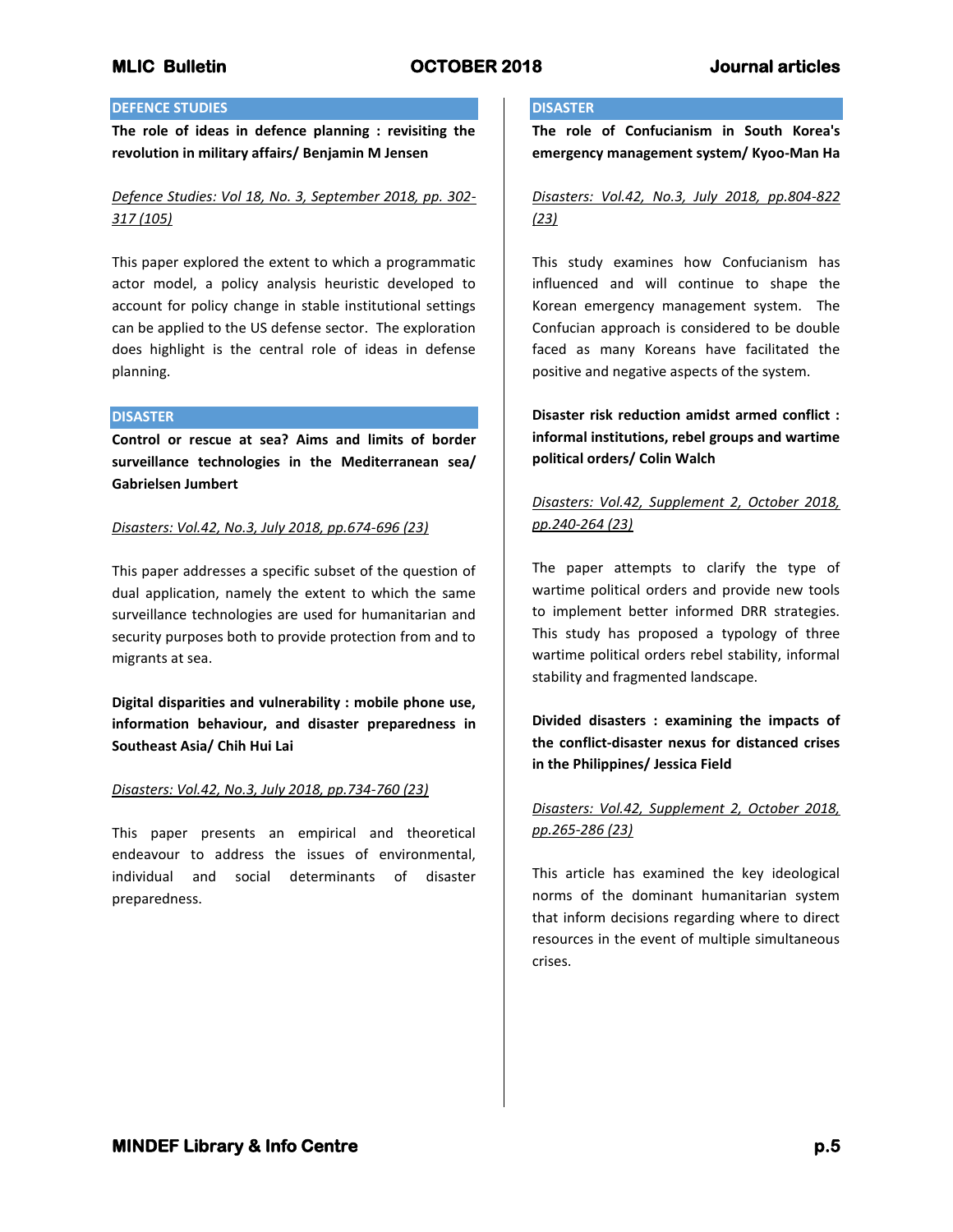## **GLOBAL SECURITY**

**Enhancing global security through security force assistance/ Keith D Smith**

*JFQ : Joint Force Quarterly : 3rd Quarter 2018, Issue 90, pp.50-52 (79)*

Security force assistance can help address challenges by enabling U.S partners and allies to carry large portions of the burden. The joint force has made tremendous strides in developing its capabilities to train, equip and advise foreign security forces.

## **INDONESIA**

**Measuring victory : assessing the outcomes of**  *Konfrontasi* **1963-66/ Christopher Tuck**

# *The Journal of Military History: Vol 82, No.3, July 2018, pp.874-898*

This article re-assesses the outcomes of confrontation by using an alternative methodological framework. Five key themes drawn from the wider literature on military victory. The literature on military victory highlights five particular difficulties that complicate any assessment of the success or failure of the use of military power.

# **The legacies of the** *Reformasi* **movement in Indonesia/ Doreen Lee**

## *Current History: September 2018, pp.222-228 (20)*

The article highlights reformasi era values concerning citizen welfare and the public good remain deeply entrenched among a small but vocal segment of society.

# **Imagine all the people? Mobilising populism for right wing politics in Indonesia/ Vedi R Hadiz**

# *Journal of Contemporary Asia: Vol.48, No. 4, September 2018, pp.566-583 (107)*

The argument in this article is that cultural idioms associated with Islam are required in Indonesia.

## **ISIS**

**Multimodal visual/sound redundancy in ISIS videos : a close analysis of martyrdom and training segments/ Carol Winkler**

*The Journal of Policing, Intelligence and Counter Terrorism: Vol 13, No.3, October 2018, pp.345- 360*

A deep analysis of how Daesh incorporates sonic and visual reinforcement to reinforce a specific strategic theme. The analysis has also identified sonic/visual redundancy techniques that from a ready toolkit for responders creating their own message campaign.

### **JAPAN**

**Explaining Japan's response to geopolitical vulnerability/ Shogo Suzuki**

*International Affairs: July 2018, Vol.94 No.4, pp.711-734 (32)*

This article has argued that explaining why incrementalism has persisted in the face of significant geopolitical vulnerability requires appreciating not only the resource and antimilitarist sensitivities of the Japanese public and wider elite but also revisionist influence as a barrier to a more responsive and security policy.

# **Japan's South Korea predicament/ Alexandra Sakaki**

# *International Affairs: July 2018, Vol.94 No.4, pp.735-754 (32)*

The article provides a brief overview of the deterioration of political relations between Tokyo and Seoul. It highlights two area in which Japan generally perceives an overlap of strategic interests and priorities with South Korea namely the North Korean threat and US alliance.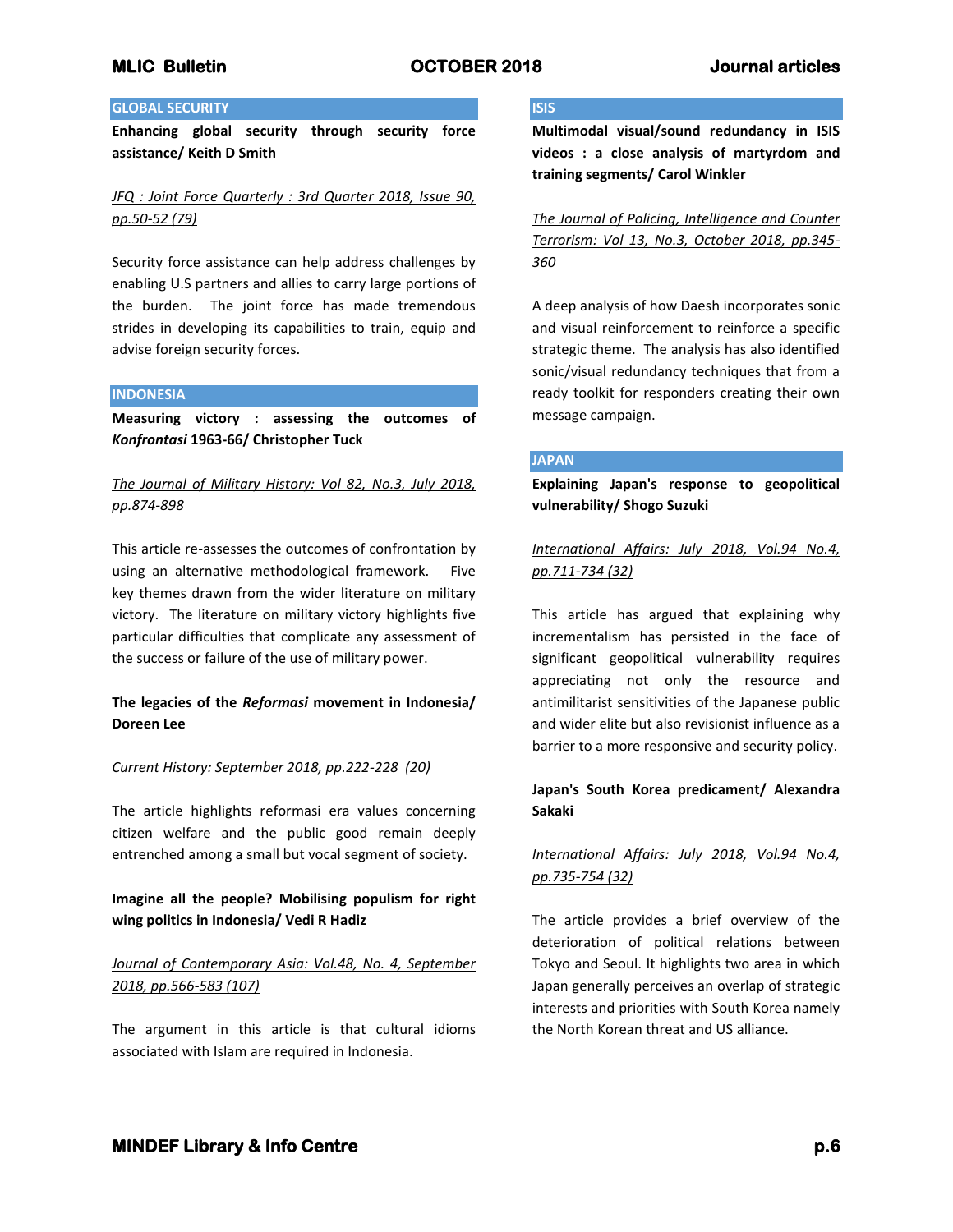## **JAPAN**

**Operational and industrial military integration : extending the frontiers of Japan - US alliance/ Bjorn Elias**

# *International Affairs: July 2018, Vol.94 No.4, pp.755-772 (32)*

The analysis has identified the Japanese and US response to the challenges in the form of integrated defenceindustrial and military-operational ventures harvesting the two allies respective technological, geostrategic and economic merits in developing and operating missile defence and counter A2/AD capabilities as the new frontiers of the Japan-US alliance.

# **The Japanese diet and defence policy making/ Takako Hikotani**

*International Affairs: July 2018, Vol.94 No.4, pp.791-814 (32)*

This article examined the role of the Diet in defence policy-making in Japan from the point of view authority, ability and attitude.

# **Japan-Australia security cooperation in the bilateral and multilateral contexts/ Tomohiko Satake**

# *International Affairs: July 2018, Vol.94 No.4, pp.815-834 (32)*

The article explains how Japan-Australia security cooperation has developed since the end of the cold war in the bilateral and multilateral contexts with reference to three different periods , the 1990s, 2000 and 2010s.

# **JAPAN**

**Japan's security cooperation with Russia : neutralizing the threat of a China-Russia united front/ James D J Brown**

# *International Affairs: July 2018, Vol.94 No.4, pp.861-882 (32)*

This article has demonstrated that the lingering misgivings, Russia is no longer regarded in Japan as a leading threat to the country's security. Instead there is a widespread belief within the Japanese security elite that Russia is a country with which Japan must explore opportunities for cooperation.

## **Japan looks to purchase cruise missiles**

# *Arms Control Today: Vol.48, No.6, July/August 2018, p. 32 (5)*

The purchase of the cruise missiles and the logic behind their use presents a potential legal issue of constitutionality. Japan justifies the maintenance of its current military capabilities by its explicit self defence purpose.

## **KOREA**

**Korea's new journey towards a nuclear-free and peaceful peninsula**

# *New Zealand International Review: Vol 43, No 5, September/October 2018, pp.2-5 (82)*

The article reviews the outcome of the president Moon-chairman Kim summits. Korea has taken a leading role in a new developments on and around the Korean peninsula and have been watching unprecedented progress toward peace.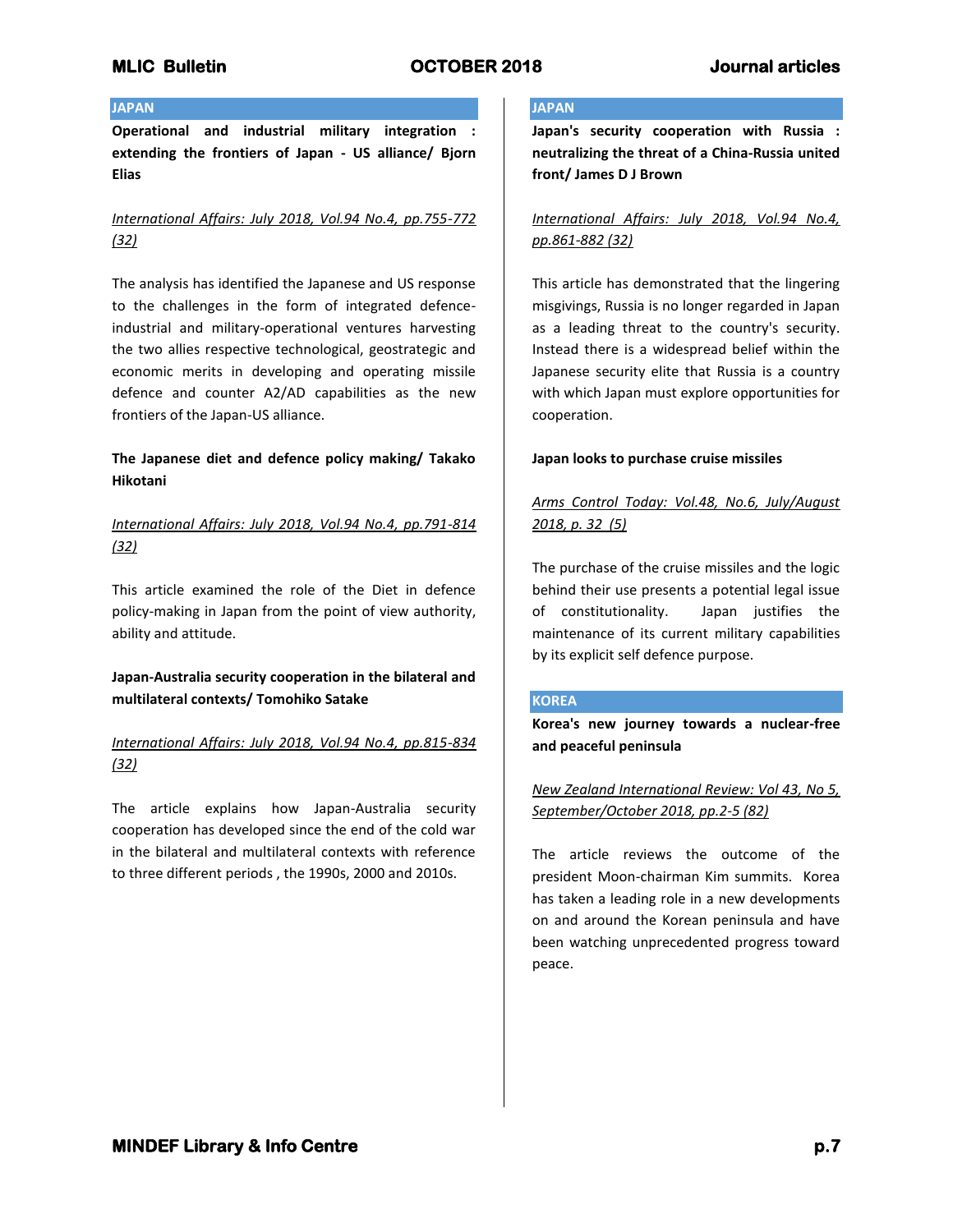## **LEADERSHIP**

**Increasing reconnaissance and security proficiency through leader experience/ mark McClellan**

# *The Cavalry & Armor Journal: Vol 8 No 4, July-September 2017, pp.19-21 (64)*

The method used by armoured brigade to increase the operational experience of their scout PLs would be to make scout platoons across the BCT a second position. The combat teams are balancing reconnaissance and security, education and training of personnel to ensure that key leaders in R & S positions have the skills and experience to be successful.

## **LEBANON**

**Lebanese armed forces implementing instruments of national power as lines of effort to engage a Palestinian refugee camp/ Jean Dagher**

### *Military Review : July- August 2018, pp. 96-109 (81)*

The article describes the events preceding the LAF singular context and describes the operational design framework developed to achieve the campaign's desired objectives.

# **Giving voice to the voiceless : vulnerable refugees in Lebanon/ Chantal Azzam**

*The Journal of Policing, Intelligence and Counter Terrorism: Vol 13, No.3, October 2018, pp.361-374*

This study adopts a participatory approach involving direct interviews with Syria population. The aim is to grant a voice to the voiceless record their own narratives and to offer them the opportunity to report on the security challenges that confront them.

## **LEBANON**

**The EU-Lebanon's multilateral refugee governance/ Joze M Pelayo**

*Havard International Review : Vol.XXXIX. No 3, Summer 2018, pp.39-43 (67)*

The article highlights the current EU-Lebanon multilateral agreement must align with the nature and root causes of displacement to prevent future conflict, build much needed capacity and avoid fueling a deal that helps 'keep migrants away' from the West to prioritize the needs of the displaced and host communities.

### **MALAYSIA**

**Inaugural defence meeting deepens longstanding Malaysia-Australia strategic ties/ M G Mahmud**

*Asian Defence Journal : July - August 2018, pp.4- 5 (131)*

Malaysia and Australia have a long-outstanding and substantial partnership. The article highlights the commitment to work together bilaterally and multilaterally to enhance defence cooperation to counter-terrorism and identify ways to strengthen counter-terrorism cooperation.

**Change of government in Malaysia and the outlook for new defence projects remains unclear/ Dzirhan Mahadzir**

# *Asia-Pacific Defence Reporter : September 2018, Vol.44, No.7, pp.81-83 (9)*

The article highlights on Malaysia's general election 2018. Ministry of Defence and Malaysian armed forces leadership. Defence and armed forces challenges, the new Malaysian government's discovery of the fiscal mismanagement of the previous president administration.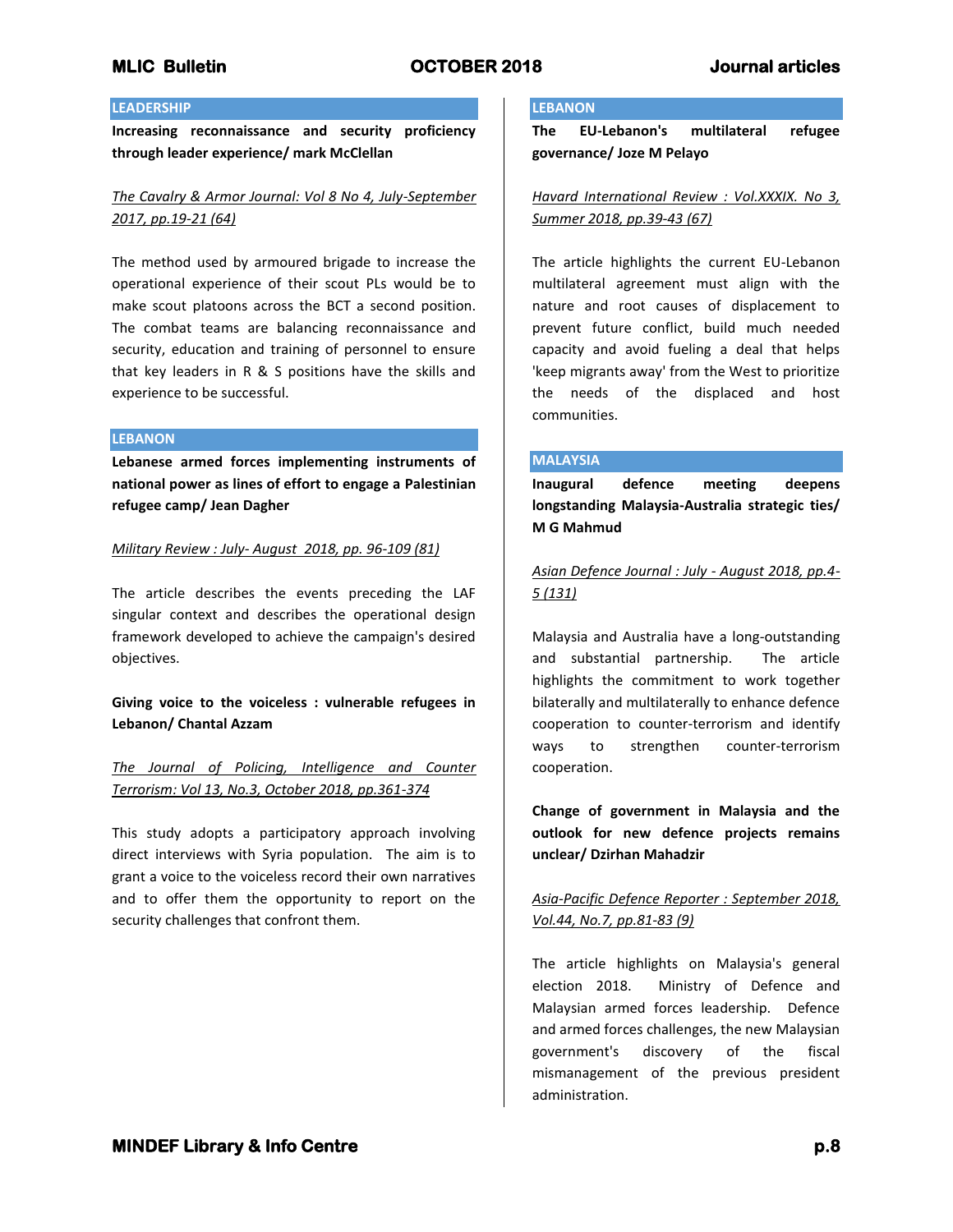## **MALAYSIA**

**Malaysia - Jepun tingkat kerjasama pertahanan**

## *Perajurit : Oktober 2018, p. 63 (133)*

Hubungan antara dua negara Malaysia dan Jepun ke tahap yang lebih tinggi. Jepun pemeteraian perjanjian persafahaman (MoU) yang membabitkan kerjasama strategik dalam menangani isu keselamatan di Asia Tenggara daripada ancaman keganasan inisiatif bantuan kemanusiaan dan latihan ketenteraan adalah usaha memperkukuhkan kerjasama pertahanan.

## **MILITARY HEALTH**

**Deploy military general internal physician's toolkit : the recent past and near future/ Lain Parsons**

# *Journal of The Royal Army Medical Corps: Vol.164 Iss.4, August 2018, pp.230-234 (37)*

This study both identified and quantified the investigations used by physicians during a mature operational deployment.

**Prospective use of unmanned aerial vehicles for military medical evacuation in future conflicts/ Charles Handford**

*Journal of The Royal Army Medical Corps: Vol.164 Iss.4, August 2018, pp.293-296 (37)*

This article aims to explore potential capability and discuss both the advantages and challenges associated with UAV use.

# **Physiological monitoring for healthy military personnel/ Michael John**

# *Journal of The Royal Army Medical Corps: Vol.164 Iss.4, August 2018, pp.290-292 (37)*

The article highlights the emergence and ubiquitous uptake of wearable physiological and medical monitoring devices might help to address challenge. It requires the right questions are asked in sourcing, developing, validating and applying such technologies.

## **MILITARY MEDICINE**

**Military health system transformation implications on health information technology modernization/ Saad Khan**

*Military Medicine: International Journal of AMSUS : Vol 183 Issue 3/4, March/April 2018, pp.56-59 (72)*

It highlights on opportunities and current challenges, suggesting strategies for navigating major simultaneous technology and organizational transformations. Replacing and modernizing core operating clinical and administrative information system.

### **MILITARY PROFESSION**

**Ethical lapses and the military profession : three problems and a solution/ Thomas Crosbie**

*Armed Forces & Society: Vol. 44, No. 4, October 2018, pp.748-757 (3)*

The article addresses the specific critiques raised in Travi's article to prove why the research matters find ways to speak directly to the 'common man' and belief that treat all evidence of ethical lapses as equal.

#### **MODERN WARFARE**

**A million mistakes a second ultrafast computing is critical to modern warfare/ Paul Scharre**

## *Foreign Policy: Fall 2018, pp.23-26 (66)*

The article highlights on militaries around the world are racing to build more autonomous drones, missiles and cyber weapons.

# **MINDEF Library & Info Centre** *p.9* **p.9**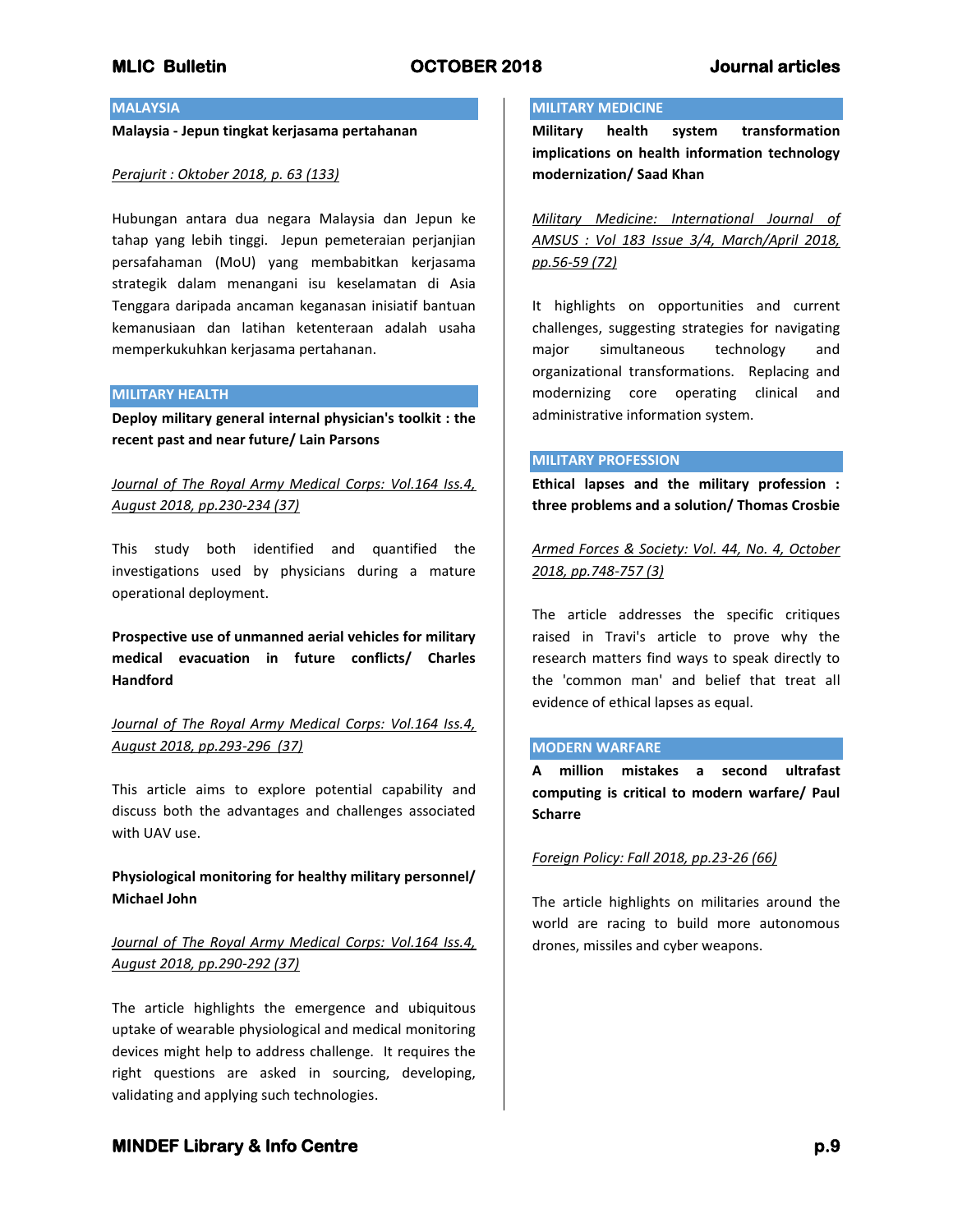## **NORTH KOREA**

**After the summit : a next step for the United States and North Korea / Stephen Herzog**

*Arms Control Today: Vol.48, No.6, July/August 2018, pp.6-11 (5)*

The article highlights the improved prospects for peace and nuclear disarmament dominated the headlines following the historic first meeting between leaders of the United States and North Korea.

### **PAKISTAN**

**The decades-long double-double game : Pakistan, the United States and the Taliban/ Thomas F Lynch III**

## *Military Review : July- August 2018, pp. 64-78 (81)*

This article highlights the essential US security objective in Afghanistan and South Asia since 11 September 2001. It will sketch Pakistani's main security imperatives and how its complex relationship with Islamist militant groups remains deeply imbedded in its security strategy.

# **Admiral Zafar Mahmood Abbassi : chief of the naval staff Pakistan**

# *Asian Defence Journal : July - August 2018, pp.14-16 (131)*

An exclusive interview with the chief of naval staff, where he talked about the role of the navy in the Indian ocean region, force modernisation plans and strategic ties with its international counterparts

**Hina Rabbani Khar the former Pakistani foreign minister tells Alan Philips that China is a more reliable partner than the United States.**

# *The World Today: Vol 74, No.5, October & November 2018, pp. 20-22 (57)*

An interview with foreign minister of Pakistan on political and security issues.

### **PEACEKEEPING**

**Peacekeeping as enterprise : transaction, consumption and the political economy of peace and peacekeeping/ Kathleen M Jennings**

# *Civil Wars : Vol.20 No.2, June 2018, pp.238-261 (110)*

The article develops the concept of peacekeeping as enterprise. It focuses on two dimensions of peacekeeping, first making connection between peacekeeping as enterprise, via peacekeeping economies, second focusing on the analytical utility of peacekeeping.

### **PHILIPPINES**

**Russian boats to fit Philippines demand ideally**

*Asia-Pacific Defence Reporter : September 2018, Vol.44, No.7, pp.90-91 (9)*

The article highlights a new version of patrol boat project has been designed by Vympel shipyard's own design bureau.

**Excessive use of deadly force by police in the Philippines before Duterte/ Peter Kreuzer**

# *Journal of Contemporary Asia: Vol.48, No. 4, September 2018, pp.671-684 (107)*

The article presents a detailed mapping of regional and sub-regional patterns of armed forces encounters for the decade from 2006 to 2015.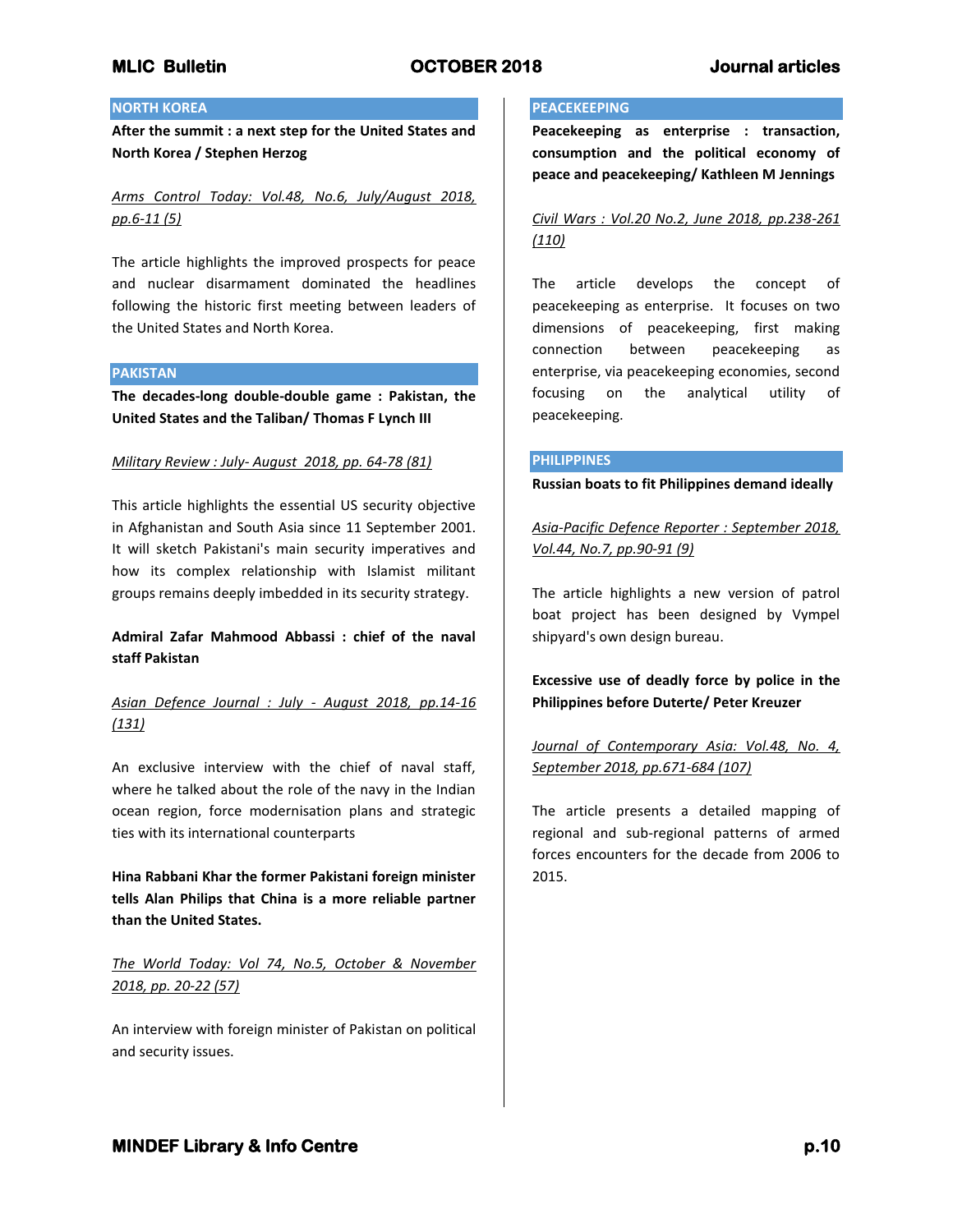## **PHILIPPINES**

## **Defence for and from the Philippines/ Peter Donaldson**

*Military Technology: Vol. XLIII, Issue 9, 2018, pp.68-69 (38)*

A major defence modernisation effort was given by President Duterte as part of the Philippines modernisation programme. The article highlights on spending boost was equivalent to nearly US\$2.74 billion and was on a gentle upward trend, naval vessels, tracked armoured vehicles the bulk of Philippine army's M113, fleet has come as aid from the US. Aircraft and combat utility and SAR helicopters.

**Securing peace? Regime types and security sector reform in the Patani (Thailand) and Bangsamoro (the Philippines) peace processes / Janjira Sombatpoonsiri**

## *Strategic Analysis: Vol 42, No. 4, July - August 2018, pp. 377- 401*

This article has demonstrated the interconnection between regime types and security sector reform integral to peace processes in Thailand and the Philippines. The Patani and Mindanao conflicts are by nature home grown resulting from a history of external and internal colonisation, cultural and politic alienation and malpractices by security forces.

#### **SECURITY**

**The continuing resonance of the war as risk management perspective for understanding military interventions/ Yee Kuang Heng**

*Contemporary Security Policy : Vol.39, No.4, October 2018, pp.544-558 (104)*

This article seeks to reassess and update the perspective of 'war as risk management' with data from recent campaigns against Libya, Islamic State and the continuing war on terror from Niger, Yemen to Somalia.

### **SINGAPORE**

**Enhanced old ranges to support ADF and Singapore training/ Nigel Pittaway**

*Australian Defence Magazine: September 2018, Vol. 26 No.9, pp.140-146 (61)*

The Australia- Singapore military training initiative builds off a very positive history where the SAF has successfully undertaken training for over 25 years.

#### **SOUTH CHINA SEA**

**Deterrence & security assistance : the South China Sea/ Tommy Ross**

*The US Army War College Quarterly Parameters: Vol. 47, No.4, Winter 2017-2018, pp.63-74 (83*)

China's diplomat, economic, and military actions in the South China Sea have a dual impact. They directly affect US interests in the region and they serve as proxies for China's broader efforts to challenge and to undermine the accepted and stable international frameworks around the globe.

## **SOUTH KOREA**

**Intelligence politicization in the republic of Korea : implications for reform/ Hyesoo Seo**

*International Journal of Intelligence and CounterIntelligence: Vol 31, No 3,Fall 2018, pp. 451-478 (117)*

Reforming the intelligence agency has become a critical agenda in South Korean politics, particularly the identification of reforms that undermine neither the effectiveness of the intelligence system nor democracy.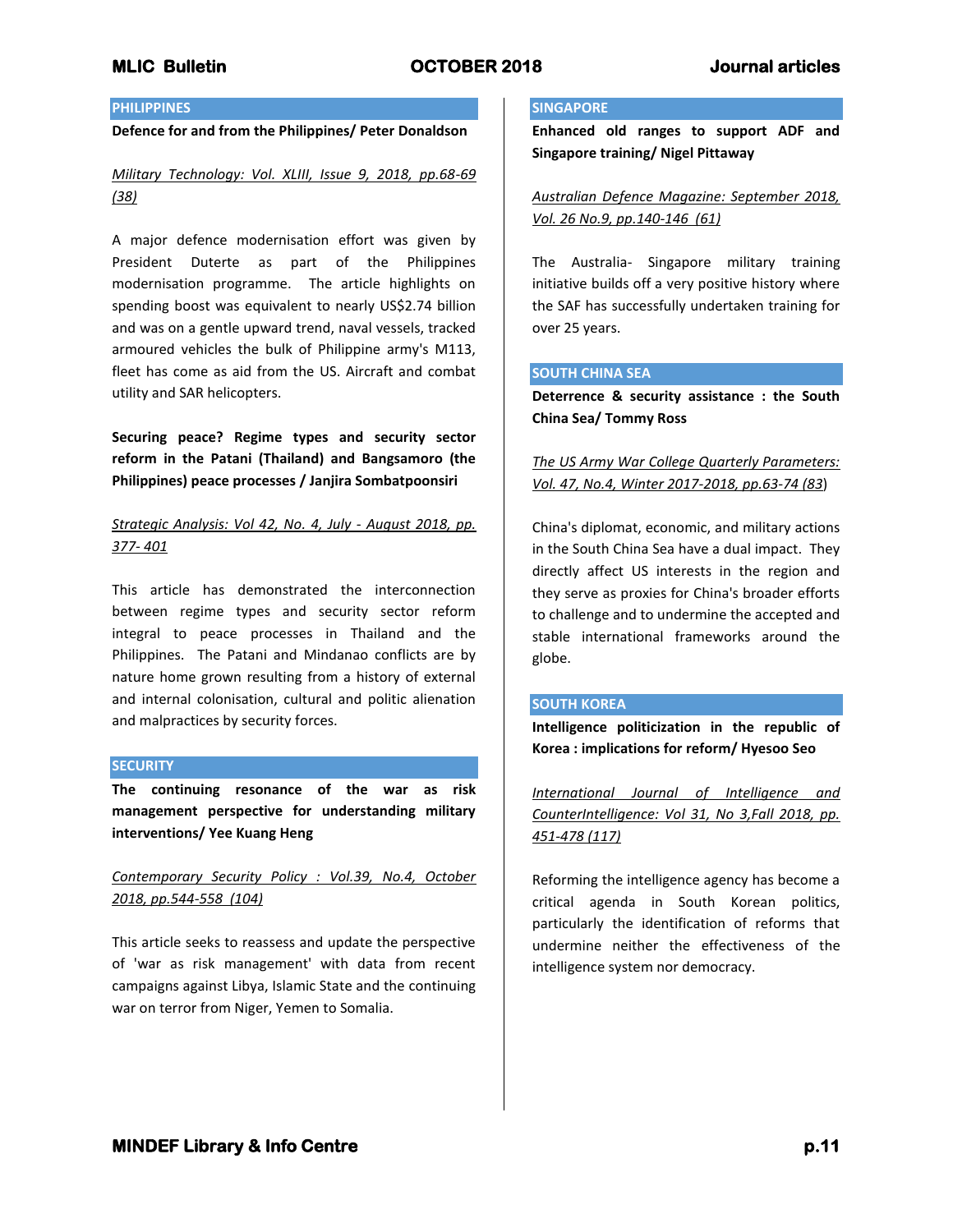## **SOUTHEAST ASIA**

### **I was in Vietnam, Brunei and Singapore**

## *Navy News : October 2018, p.15*

Experiences of a lifetime in Southeast Asia and the UK looks for the world. The ship visited in Vietnam, Brunei and Singapore

### **TERRORISM**

### **Deception technology**

# *The Journal of Counter Terrorism & Homeland Security International : Vol.24, No 1, 2018, pp.10-13(29)*

The article highlights the risk of sophisticated internal and external attacks has grown exponentially over the years. Today's security technologies seek primarily to defend a perimeter both firewalls and end point security cannot defend a perimeter 100% certainty.

## **Aviation terrorism/ Mark Brace**

### *Intersec: July-August 2018, pp. 10-12. (69)*

The article examines the increasing use of on-board improvised explosive devices on commercial flights.

### **TERRORIST**

**Is the enemy of my enemy my friend? : How terrorist groups select partners/ Tricia Bacon**

# *Security Studies : Vol.27, No 3, July-September 2018, pp.345-378 (118)*

The purpose of this article is to explain terrorist group alliances, particularly with regard to why they tend to cluster around certain organizations, and to propose a theory as to why alliances form in these cases.

#### **UNITED STATES MILITARY**

**Bringing military conduct out of the shadow of law : towards a holistic understanding of rules of engagement/ Per Marius Frost – Nielsen**

*Journal of Military Ethics: Vol 17, No. 1, May - June 2018, pp. 21-35*

The article proceeds a brief historical account explaining why the term ROE has come to be heavily associated with legality at the expense of focusing on the operational and political aspects ROE

## **VIETNAM**

**The duality of Vietnam's deference and resistance to China/ Kosal Path**

*Diplomacy & Statecraft : Vol 29 No 3, September 2018, pp.499-521 (115)*

This analysis provides a nuanced account of Vietnam's agency in pursuing its national interests in the context of a rising China, showing that Vietnam today continues to draw on the historical tradition of deference/resistance to China orient its strategies and tactics in dealing with its neighbour

## **WAR**

**Clausewitz's theory of war and victory in contemporary conflict/ Emile Simpson**

*The US Army War College Quarterly Parameters: Vol. 47, No.4, Winter 2017-2018, pp.7-18 (83)*

Clausewitz updated the theory of war and warfare to account for the experience of his own day.